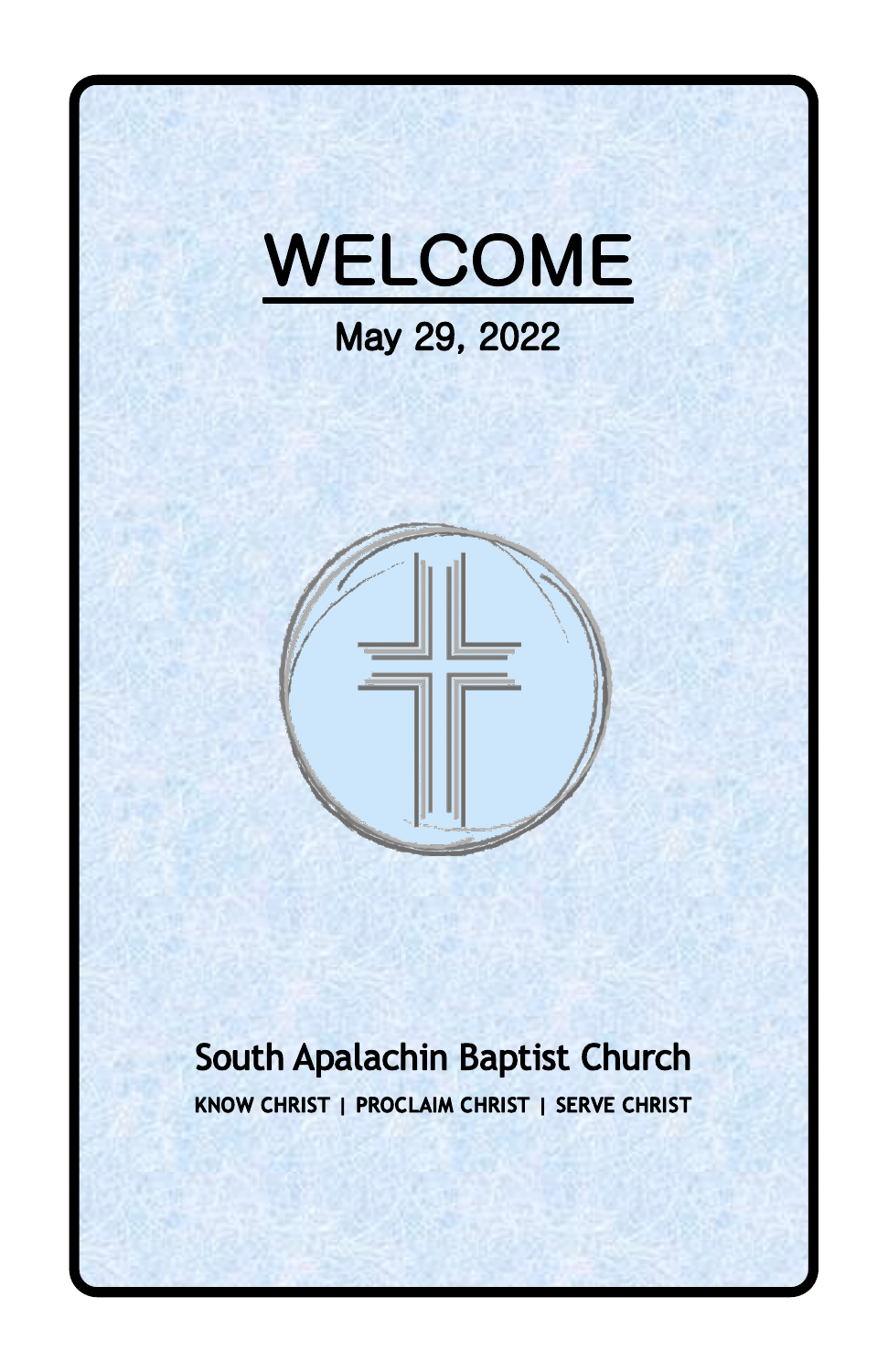# **Praise & Worship Service**

### **May 29, 2022**

| Welcome to our service - We are glad you are here!          |  |  |
|-------------------------------------------------------------|--|--|
|                                                             |  |  |
|                                                             |  |  |
|                                                             |  |  |
| Songs: Who You Say I Am                                     |  |  |
| Oceans                                                      |  |  |
| <b>What a Beautiful Name</b>                                |  |  |
| Children grades K - 4 are dismissed to the Fellowship Hall. |  |  |
| Scripture Reading & Prayer: Matthew 2:13-18 Bruce Lillie    |  |  |
|                                                             |  |  |
| Song: <b>Near the Cross</b>                                 |  |  |
|                                                             |  |  |

#### **OUR DAILY BREAD:**

Pick up a copy of the June, July, and August issue in the foyer.

#### **CHURCH WORK DAY:**

This Saturday, June 4, will be a Work Day at the church. Breakfast will be served at 8:00 am and work will be done from 8:30 am - Noon. Please sign up on the bulletin board if planning on helping.

#### **TODDLER ROOM SIGNUP:**

Please sign up on the bulletin board if you would like to help in the Toddler Room during the Worship Service. If you are 18 years or older and have completed the child safety class, fill in your name on the two slots required for each week. We are thankful for any time you are able to give whether it's one week or a month. If you have questions, please see Jinell Holden.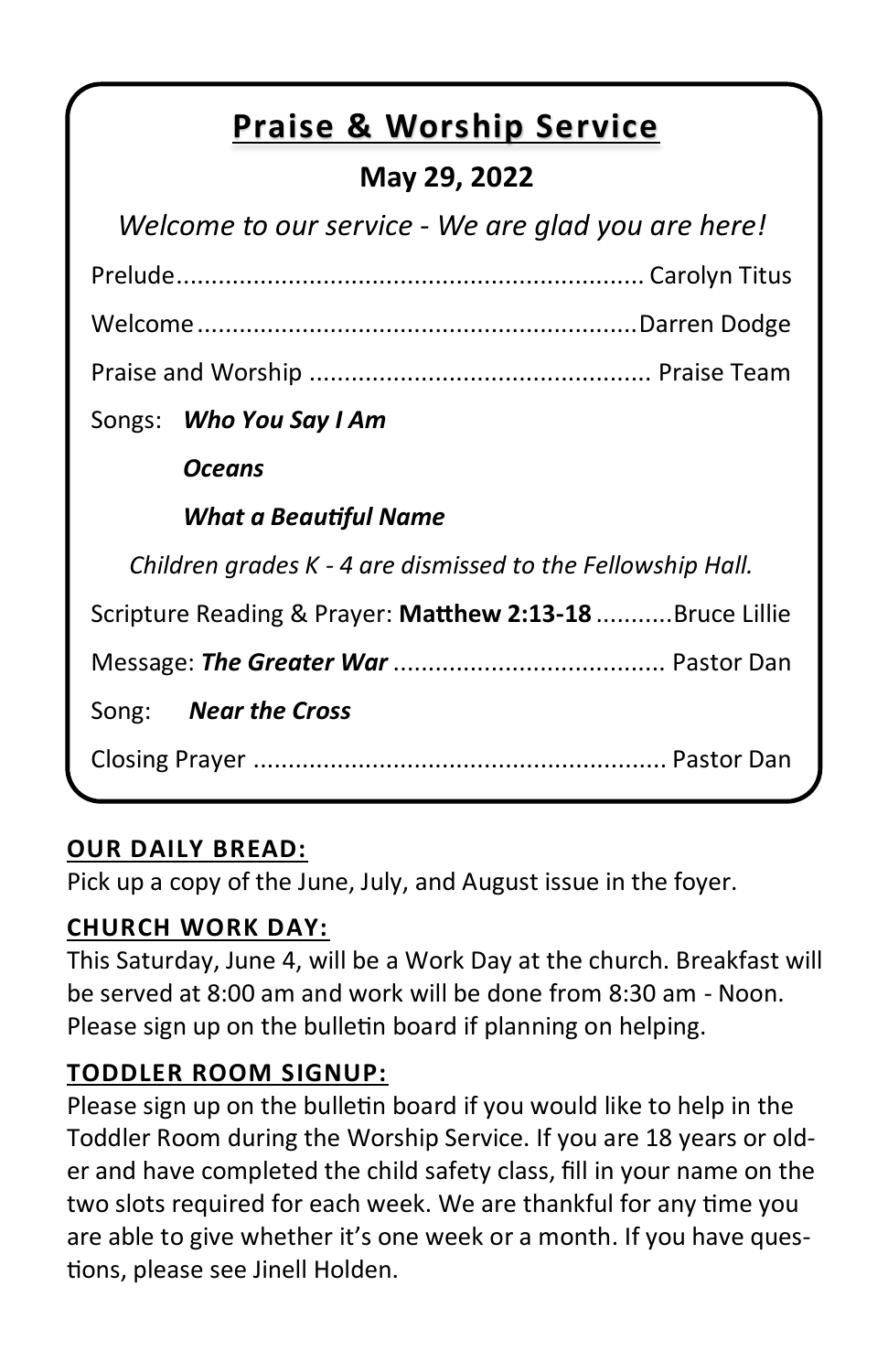## **Schedule of Events**

| Today                |                                                            | May 29, 2022          |
|----------------------|------------------------------------------------------------|-----------------------|
|                      | 9:45 am Sunday School                                      |                       |
|                      | 11:00 am Morning Service                                   |                       |
|                      | 5:45 pm The Loft                                           |                       |
|                      | 6:00 pm Evening Service                                    |                       |
| <b>This Week</b>     |                                                            | May 30 - June 4, 2022 |
| Tuesday              | 6:00 pm Sneaker Night                                      | Gym                   |
| Wednesday            | 7:00 pm Prayer Meeting                                     | Fellowship Hall       |
| Thursday             | 8:00 am Retired Men's Breakfast                            | <b>Blue Dolphin</b>   |
|                      | 10:00 am Open Gym                                          | Gym                   |
|                      | 7:00 pm Discussion Group                                   |                       |
|                      | 7:00 pm VBS Staff Meeting                                  |                       |
| Saturday             | 8:00 am Church Workday                                     |                       |
| <b>Next Sunday</b>   |                                                            | June 5, 2022          |
|                      | 9:45 am Sunday School                                      |                       |
|                      | 11:00 am Morning Service - Communion                       |                       |
|                      | 5:45 pm The Loft                                           |                       |
|                      | 6:00 pm Missions Prayer Service                            |                       |
| <b>Looking Ahead</b> |                                                            | <b>Save the Date</b>  |
|                      | July-August Outside Worship at 10:00 am - No Sunday School |                       |
|                      | There will be Toddler & Children's Church and Sunday       |                       |
|                      | Evening Church.                                            |                       |
| July 25-29           | <b>Vacation Bible School</b>                               |                       |
| Oct 14-16            | <b>Missions Conference</b>                                 |                       |



#### **VACATION BIBLE SCHOOL MEETING:**

This Thursday there will be a VBS Meeting at 7:00 pm at the church. All who are planning on working at VBS are asked to attend.